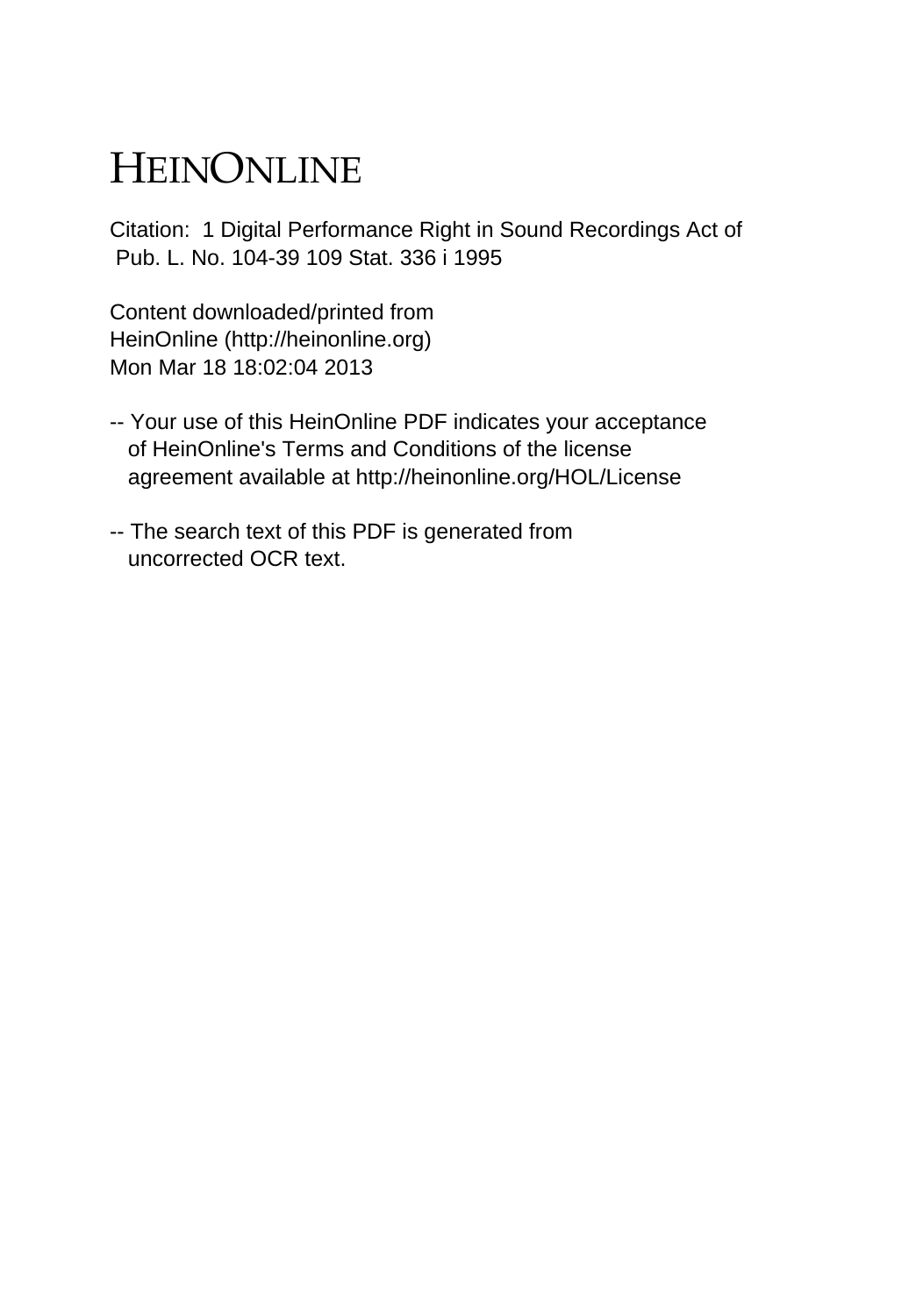# **DIGITAL PERFORMANCE RIGHT IN SOUND RECORDINGS ACT OF 1995**

Public Law 104-39

November 1, 1995

109 Stat. 336

## PUBLIC LAW

1. Public Law 104-39 as approved, November 1, 1995.

### REPORTS

104<sup>th</sup> Congress

- 2. Senate Report No. 104-128, to accompany S. 227, the Digital Performance Right in Sound Recordings Act of 1995, August 4, 1995.
- 3. House Report No. 104-274, to accompany H.R. 1506, the Digital *Performance* Right in Sound Recordings Act of 1995, October 11, 1995.

#### COMMITTEE PRINT

95<sup>th</sup> Congress

Performance Rights in Sound Recordings, Committee Print, prepared by the House Judiciary Committee, June 1978. [A&P Location: .P. 95-18]

#### **HEARINGS**

104<sup>th</sup> Congress

- 4. The Performance Rights in Sound Recordings Act of 1995, Hearing before the Senate Judiciary Committee on S. 227, March 9, 1995.
- 5. Digital Performance Right in Sound Recordings Act of 1995, Hearings before the Subcommittee on Courts and Intellectual Property of the House Judiciary Committee on H.R. 1506, June 21, 28,1995.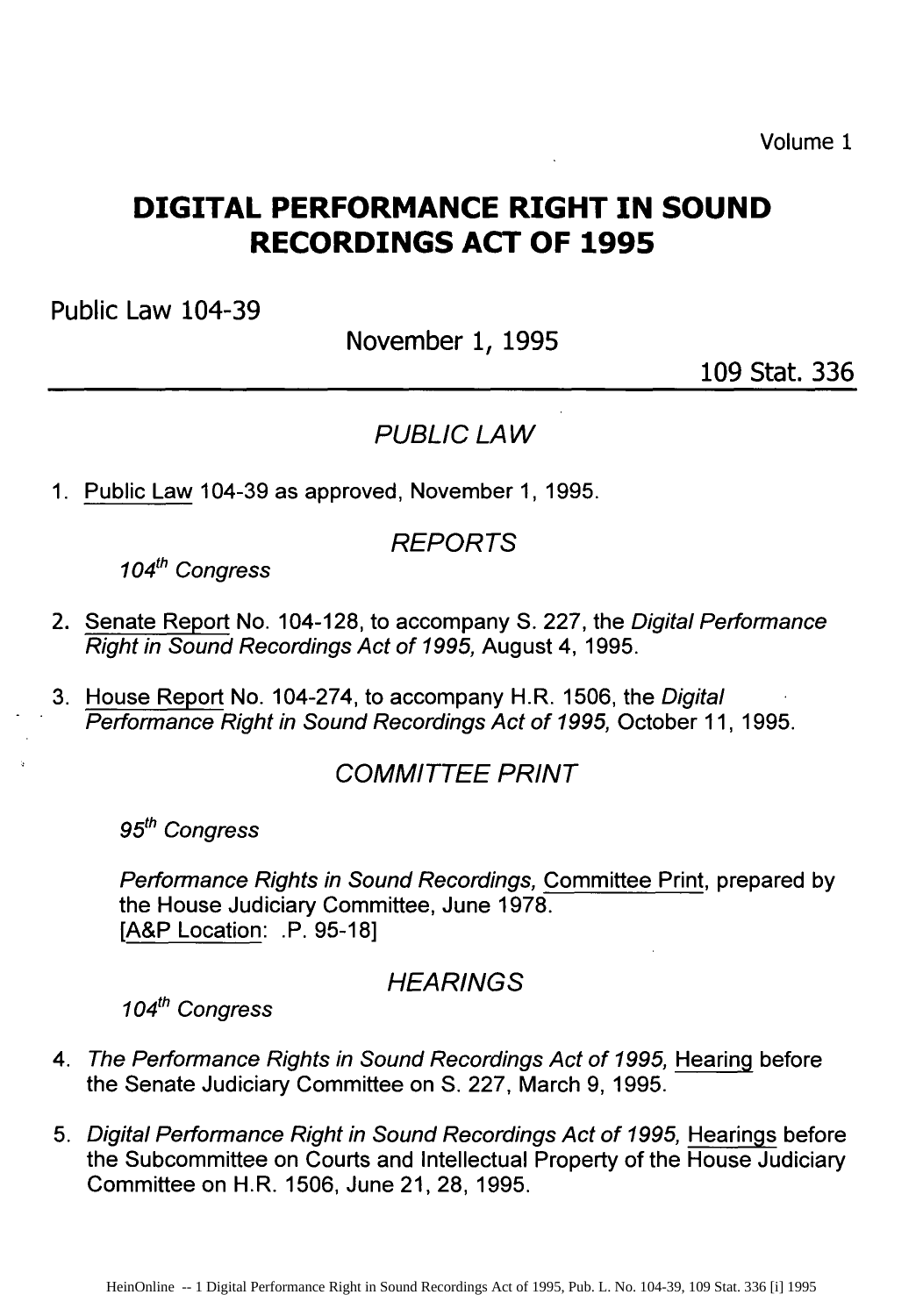103<sup>rd</sup> Congress

6. Performers' and Performance Rights in Sound Recordings, Hearing before the Subcommittee on Intellectual Property and Judicial Administration of the House Judiciary Committee, March 25, 1993.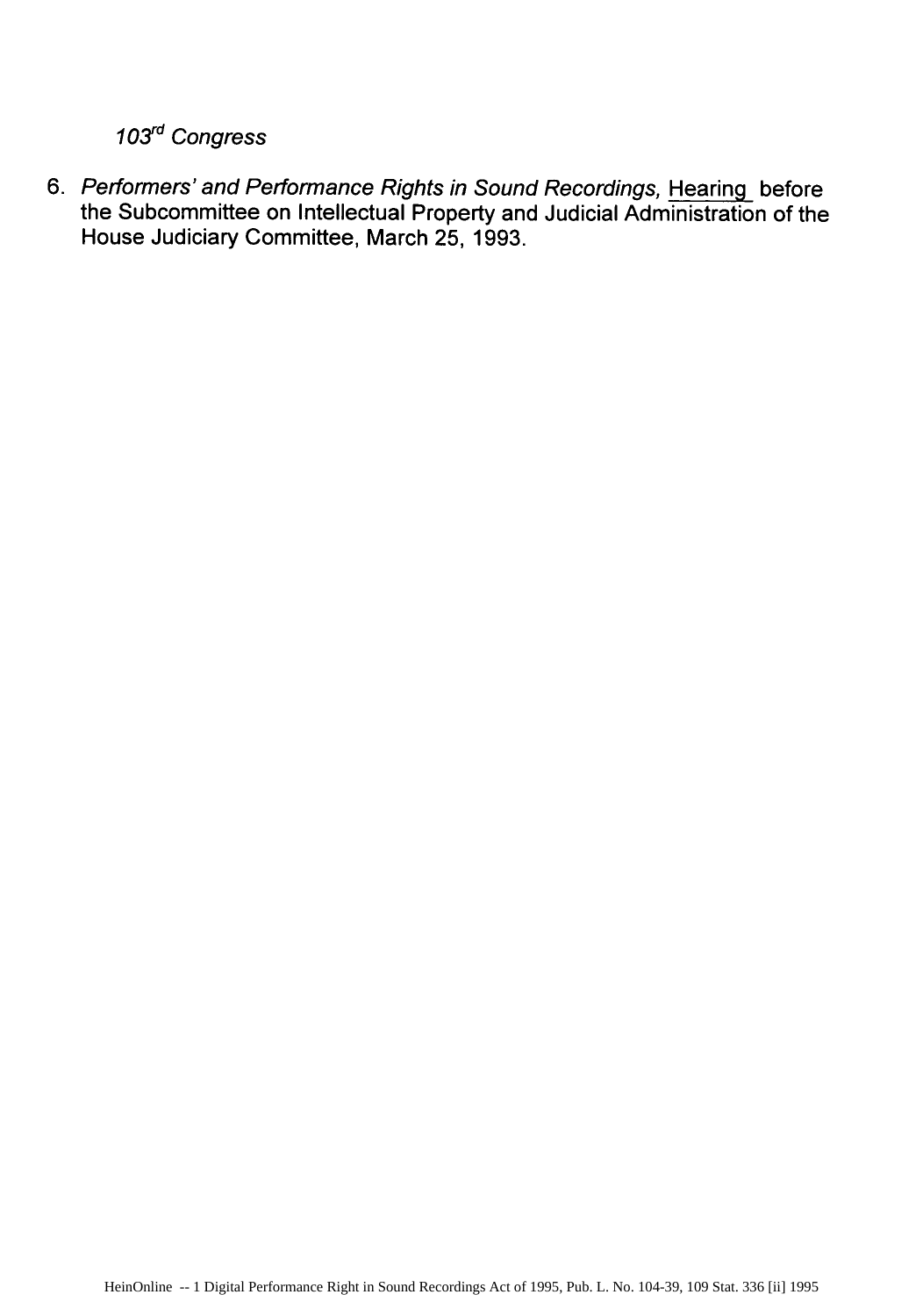HeinOnline -- 1 Digital Performance Right in Sound Recordings Act of 1995, Pub. L. No. 104-39, 109 Stat. 336 [iii] 1995

 $\bar{\mathbf{t}}$ 

 $\ddot{\phantom{0}}$ 

 $\sim$